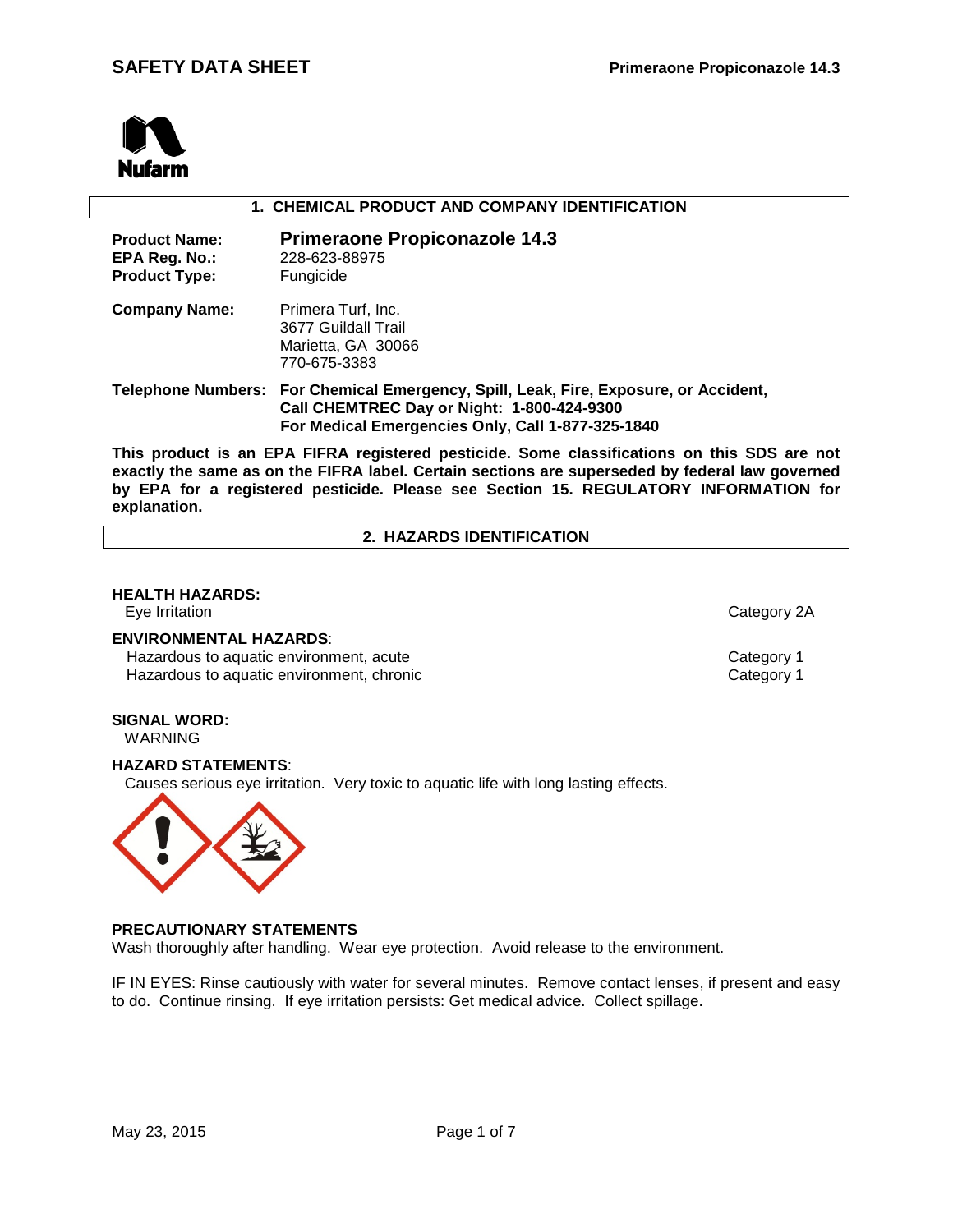#### **3. COMPOSITION / INFORMATION ON INGREDIENTS**

Propiconazole 60207-90-1<br>
Other Ingredients and the contract of the contract of the Gecrets of Trade Secrets Other Ingredients Trade Secrets Trade Secrets

specifications.

**COMPONENTS CAS NO. % BY WEIGHT**

**Synonyms:** Propiconazole: 1-[[2,(2,4-dichlorophenyl)-4-propyl-1,3-dioxolan-2-yl]methyl]-1H-1,2,4-triazole Ingredients not precisely identified are proprietary or non-hazardous. Values are not product

### **4. FIRST AID MEASURES**

**If in Eyes:** Hold eye open and rinse slowly and gently with water for several minutes. Remove contact lenses, if present, after the first 5 minutes, then continue rinsing eye. Call a poison control center or doctor for treatment advice.

**If Swallowed:** Call a poison control center or doctor for treatment advice. Do not give any liquid to the person. Do not induce vomiting unless told to do so by the poison control center or doctor. Do not give anything by mouth to an unconscious person.

**If Inhaled:** Move person to fresh air. Call a poison control center or doctor for further treatment advice.

**If on Skin or Clothing:** Take off contaminated clothing. Rinse skin with plenty of water for several minutes. Call a poison control center or doctor for treatment advice.

**Most Important symptoms/effects, acute and delayed:** Causes serious eye irritation. May cause mild skin irritation.

**Indication of Immediate medical attention and special treatment if needed, if necessary:** Immediate medical attention should not be required. **Note Physician:** If ingested, induce emesis or lavage stomach. Treat symptomatically.

# **5. FIRE FIGHTING MEASURES**

**Extinguishing Media:** Use extinguishing media suitable for surrounding materials. Dry chemical, carbon dioxide, foam, water spray or fog.

**Special Fire Fighting Procedures:** Firefighters should wear NIOSH approved self-contained breathing apparatus and full fire-fighting turn out gear. Dike area to prevent runoff and contamination of water sources. Dispose of fire control water later.

**Unusual Fire and Explosion Hazards:** If water is used to fight fire, contain runoff, using dikes to prevent contamination of water supplies. Dispose of fire control water later.

**Hazardous Decomposition Materials (Under Fire Conditions):** May produce gases such as oxides of carbon and nitrogen.

#### **6. ACCIDENTAL RELEASE MEASURES**

**Personal Precautions:** Wear appropriate protective gear for the situation. See Personal Protection information in Section 8.

**Environmental Precautions:** Prevent material from entering public sewer systems or any waterways. Do not flush to drain. Large spills to soil or similar surfaces may necessitate removal of topsoil. The affected area should be removed and placed in an appropriate container for disposal.

**Methods for Containment:** Dike spill using absorbent or impervious materials such as earth, sand or clay. Collect and contain contaminated absorbent and dike material for disposal.

**Methods for Cleanup and Disposal:** Avoid creation of dusty conditions. Scrape up and place in appropriate closed container. Wash entire spill area with a detergent slurry, absorb and sweep into container for disposal. Decontaminate tools and equipment following cleanup. See Section 13: DISPOSAL CONSIDERATIONS for more information.

**Other Information:** Large spills may be reportable to the National Response Center (800-424-8802) and to state and/or local agencies.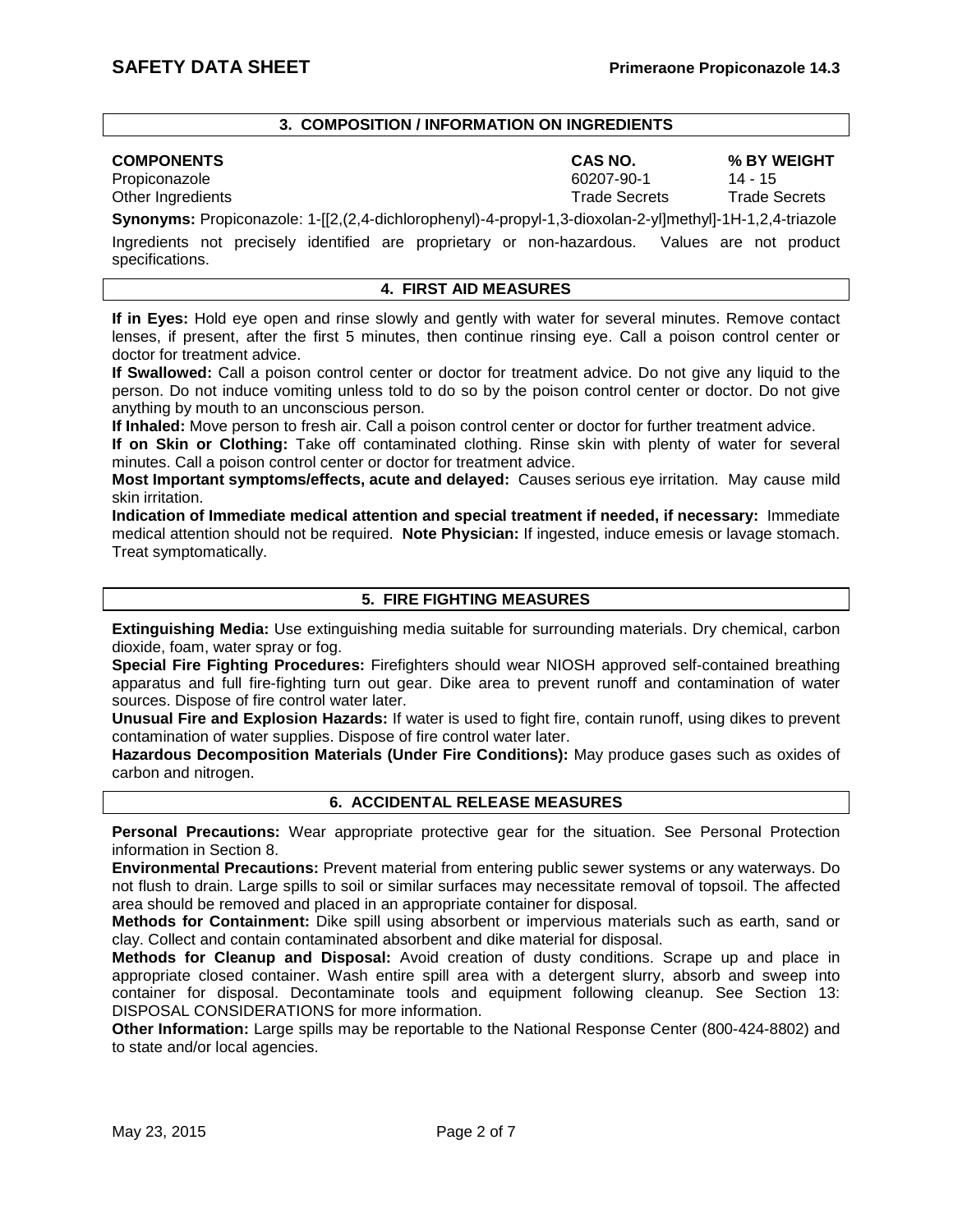# **7. HANDLING AND STORAGE**

**HANDLING**: Do not get in eyes or on clothing or skin. Users should wash hands before eating, drinking, chewing gum, using tobacco or using the toilet. Remove clothing/Personal Protective Equipment (PPE) immediately if pesticide gets inside. Then wash thoroughly and put on clean clothing. Remove Personal Protective Equipment (PPE) immediately after handling this product. Wash the outside of gloves before removing. As soon as possible, wash thoroughly and change into clean clothing.

**STORAGE:** Store in original container in a cool area out of the reach of children. Do not contaminate water, food, or feed by storage or disposal.

# **8. EXPOSURE CONTROLS / PERSONAL PROTECTION**

#### **Engineering Controls:**

Where engineering controls are indicated by specific use conditions or a potential for excessive exposure, use local exhaust ventilation at the point of generation.

Eye/Face Protection: Not normally required. To avoid contact with eyes, wear chemical goggles or shielded safety glasses. An emergency eyewash or water supply should be readily accessible to the work area.

**Skin Protection:** To avoid contact with skin, wear long pants, long-sleeved shirt, socks and shoes. An emergency shower or water supply should be readily accessible to the work area.

**Respiratory Protection:** Not normally required. If vapors or mists exceed acceptable levels, wear NIOSH approved air-purifying respirator with cartridges/canisters approved for use against pesticides.

**General Hygiene Considerations:** Personal hygiene is an important work practice exposure control measure and the following general measures should be taken when working with or handling this material: 1) do not store, use and/or consume foods, beverages, tobacco products, or cosmetics in areas where this material is stored; 2) wash hands and face carefully before eating, drinking, using tobacco, applying cosmetics or using the toilet.

#### **Exposure Guidelines:**

| <b>OSHA</b><br><b>ACGIH</b> |             |           |             |      |
|-----------------------------|-------------|-----------|-------------|------|
| <b>TWA</b>                  | <b>STEL</b> | TWA       | <b>STEL</b> | Unit |
| NE                          | <b>NE</b>   | <b>NE</b> | <b>NE</b>   |      |
| NE                          | NE          | NE        | <b>NE</b>   |      |
|                             |             |           |             |      |

NE = Not Established

#### **9. PHYSICAL AND CHEMICAL PROPERTIES**

| Appearance:<br>Odor:                          | Amber liquid<br>No data available |
|-----------------------------------------------|-----------------------------------|
| <b>Odor threshold:</b>                        | No data available                 |
| pH:                                           | $5.5 - 6.5$                       |
| <b>Melting point/freezing point:</b>          | No data available                 |
| Initial boiling point and boiling range       | No data available                 |
| <b>Flash point:</b>                           | No data available                 |
| <b>Evaporation rate:</b>                      | No data available                 |
| Flammability (solid, gas):                    | $>105^{\circ}$ C                  |
| Upper/lower flammability or explosive limits: | No data available                 |
| Vapor pressure:                               | No data available                 |
| Vapor density:                                | No data available                 |
| <b>Relative density:</b>                      | 1.086 g/ml ( $@$ 20 $°C$ )        |
| Solubility(ies):                              | Soluble                           |
| Partition coefficient: n-octanol/water:       | No data available                 |
| <b>Autoignition temperature:</b>              | No data available                 |
| <b>Decomposition temperature:</b>             | No data available                 |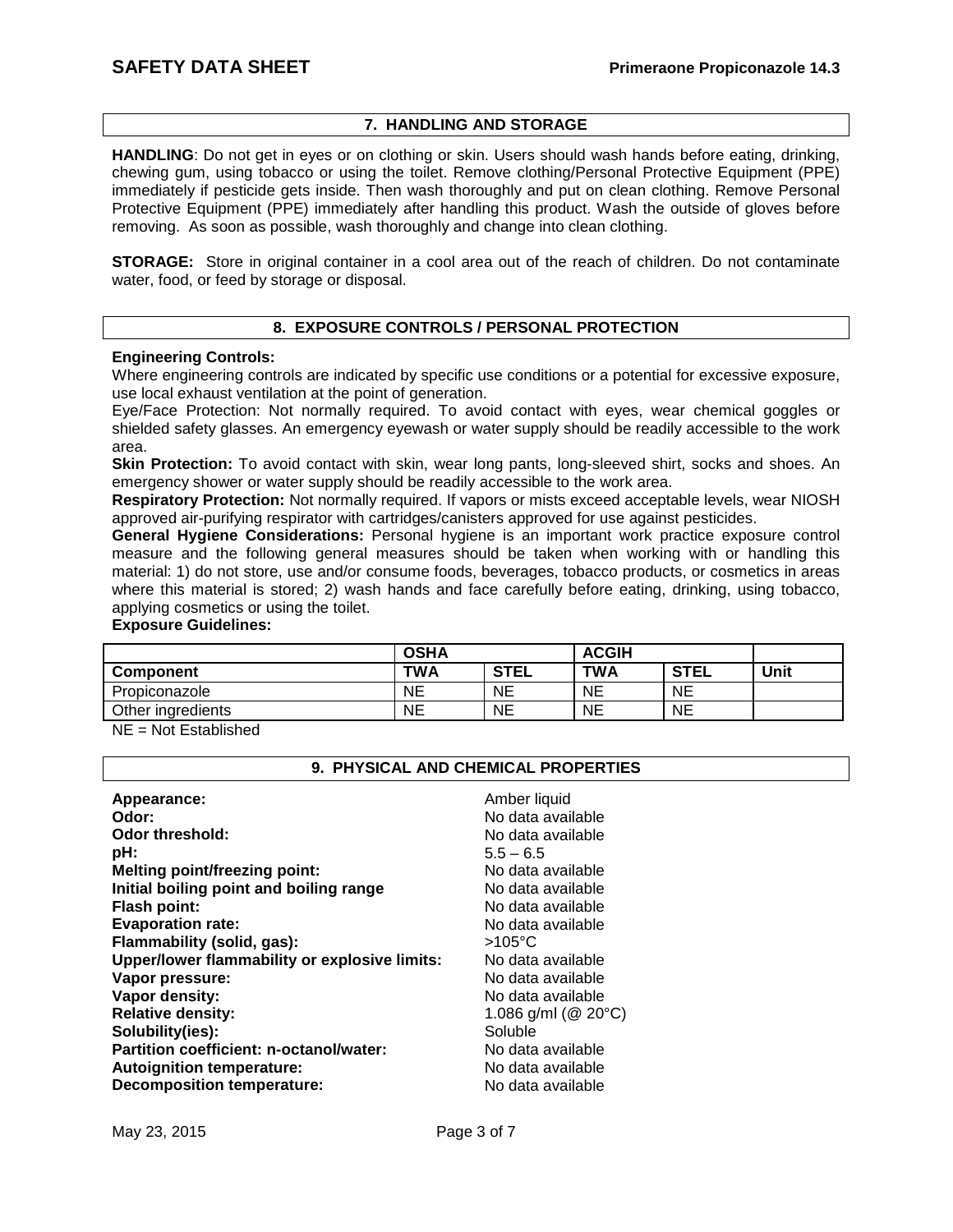**Viscosity:** 46.233 (@ 20°C) 20.629 (@ 40°C)

**Note:** Physical data are typical values, but may vary from sample to sample. A typical value should not be construed as a guaranteed analysis or as a specification.

# **10. STABILITY AND REACTIVITY**

**Reactivity:** Not reactive.

**Chemical Stability:** This material is stable under normal handling and storage conditions.

**Possibility of Hazardous Reactions:** Hazardous polymerization will not occur.

**Conditions to Avoid:** Excessive heat. Do not store near heat or flame.

**Incompatible Materials:** Strong oxidizing agents: bases and acids.

**Hazardous Decomposition Products:** Under fire conditions may produce gases such as hydrogen chloride and oxides of carbon and nitrogen.

# **11. TOXICOLOGICAL INFORMATION**

**Likely Routes of Exposure:** Skin contact, eye contact, inhalation

**Symptoms of Exposure:**

**Eye Contact:** Moderately irritating based on toxicity studies.

**Skin Contact:** Slightly toxic and slightly irritating based on toxicity studies.

**Ingestion:** Slightly toxic if ingested based on toxicity studies.

**Inhalation:** Low inhalation toxicity based on toxicity studies.

**Delayed, immediate and chronic effects of exposure:** None reported.

#### **Toxicological Data:**

Data from laboratory studies conducted are summarized below:

**Oral:** Rat LD<sub>50</sub>: 3,129 mg/kg (female)

**Dermal:** Rat LD<sub>50</sub>: >5,000 mg/kg

**Inhalation:** Rat 4-hr LC<sub>50</sub>: >2.02 mg/L (no mortalities at highest dose given)

**Eye Irritation:** Rabbit: Moderately irritating (MM = 38.3)

**Skin Irritation:** Rabbit: Slightly irritating (PDII = 0.8)

**Skin Sensitization:** Not a contact sensitizer in guinea pigs following repeated skin exposure.

**Subchronic (Target Organ) Effects:** Repeated overexposure to propiconazole may cause effects to liver.

**Carcinogenicity / Chronic Health Effects:** Propiconazole has been shown to cause an increased incidence of benign liver tumors in male mice at extremely high doses. No treatment-related tumors were seen in female mice in the same study or in a separate rat study.

**Reproductive Toxicity:** Propiconazole did not demonstrate reproductive effects in animal studies. **Developmental Toxicity:** Animal tests with propiconazole have not demonstrated developmental effects. Genotoxicity: Studies indicate that propiconazole did not produce genetic damage in mammalian or bacterial cell cultures or in animal studies.

**Assessment Carcinogenicity:** None listed with ACGIH, IARC, NTP or OSHA.

## **12. ECOLOGICAL INFORMATION**

### **Ecotoxicity:**

Data on Propiconazole Technical:

| 96-hour LC <sub>50</sub> Bluegill:      | $1.3$ ppm       | Bobwhite Quail Oral LD <sub>50</sub> :          | 2,825 mg/kg   |
|-----------------------------------------|-----------------|-------------------------------------------------|---------------|
| 96-hour LC <sub>50</sub> Rainbow Trout: | $0.85$ ppm      | Bobwhite Quail 8-day Dietary LC <sub>50</sub> : | >5,620 ppm    |
| 48-hour LC <sub>50</sub> Daphnia magna: | $4.8$ ppm       | Mallard Duck Oral $LD_{50}$ :                   | $2,510$ mg/kg |
| 96-hour $LC_{50}$ Mysid:                | $0.51$ ppm      | Mallard Duck 8-day Dietary $LC_{50}$ :          | $>5,620$ ppm  |
| 48-hour Honey Bee LD <sub>50</sub> :    | $>25 \mu g/bee$ |                                                 |               |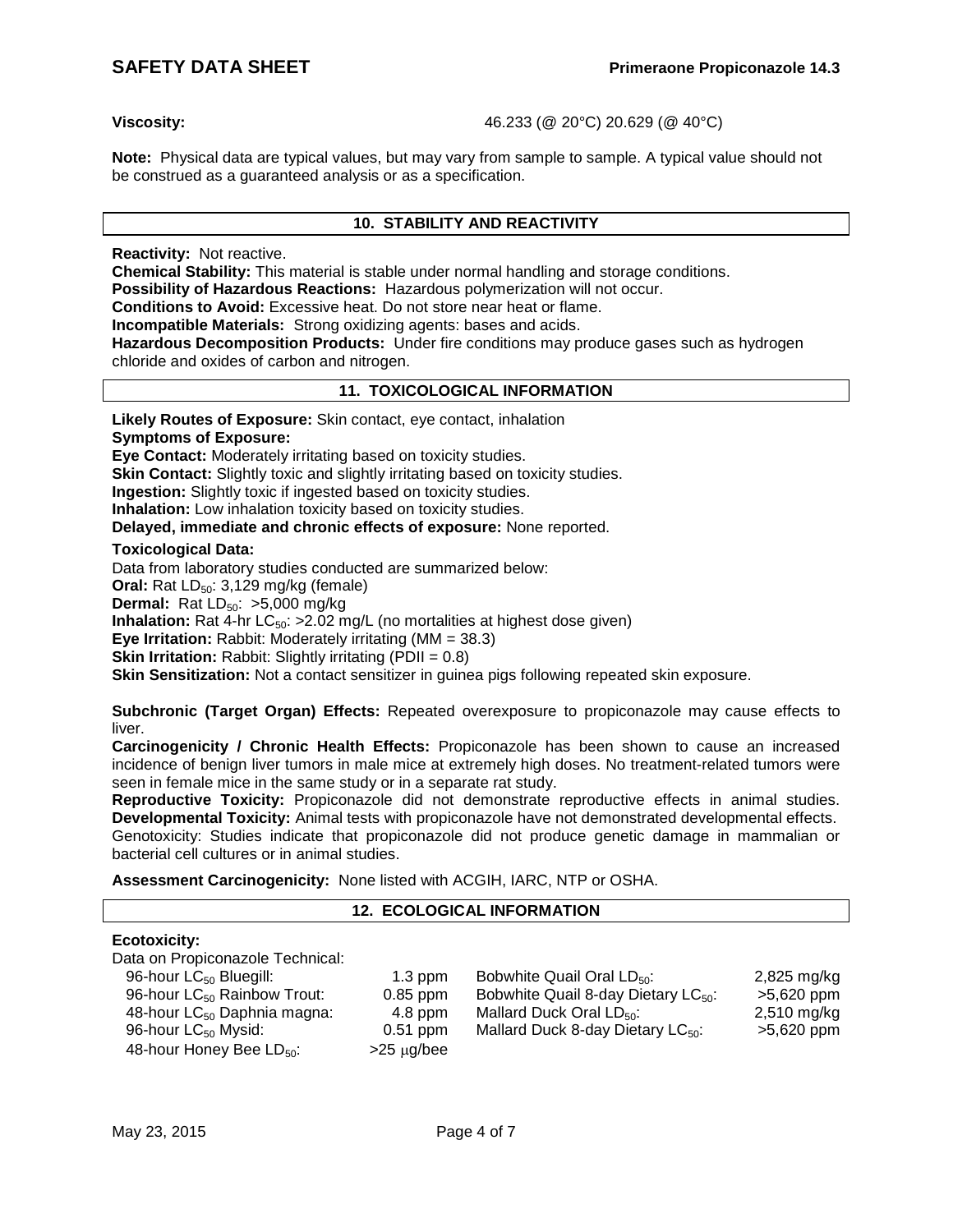#### **Environmental Fate:**

Propiconazole is persistent and relatively immobile in most soil and aqueous environments. Propiconazole degradation in the aquatic environment appears to be dependent solely on aqueous photolysis. In the soil, propiconazole dissipation appears to be dependent on binding to soil organic matter content. The average half-life in soils ranges from months to a year.

# **13. DISPOSAL CONSIDERATIONS**

#### **Waste Disposal Method:**

Wastes resulting from the use of this product may be disposed of on site or at an approved waste disposal facility. Improper disposal of excess pesticide is a violation of Federal law.

**Container Handling and Disposal: Nonrefillable Containers 5 Gallons or Less:** Nonrefillable container. Do not reuse or refill this container. Triple rinse container (or equivalent) promptly after emptying.

**Triple rinse as follows:** Empty the remaining contents into application equipment or a mix tank and drain for 10 seconds after the flow begins to drip. Fill the container 1/4 full with water and recap. Shake for 10 seconds. Pour rinsate into application equipment or a mix tank or store rinsate for later use or disposal. Drain for 10 seconds after the flow begins to drip. Repeat this procedure two more times. Then offer for recycling, if available, or reconditioning, or puncture and dispose of in a sanitary landfill, or by other procedures approved by State and local authorities. Plastic containers are also disposable by incineration, or, if allowed by State and local ordinance, by burning. If burned stay out of smoke.

**Nonrefillable containers larger than 5 gallons:** Nonrefillable container. Do not reuse or refill this container. Offer for recycling if available. If recycling or reconditioning not available, puncture and dispose of in a sanitary landfill, or by other procedures approved by State and local authorities. Plastic containers are also disposable by incineration. Do not burn unless allowed by state and local ordinance. If burned stay out of smoke. Triple rinse or pressure rinse container (or equivalent) promptly after emptying.

**Triple rinse as follows:** Empty the remaining contents into application equipment or a mix tank. Fill the container 1/4 full with water. Replace and tighten closures. Tip container on its side and roll it back and forth, ensuring at least one complete revolution, for 30 seconds. Stand the container on its end and tip it back and forth several times. Turn the container over onto its other end and tip it back and forth several times. Empty the rinsate into application equipment or a mix tank or store rinsate for later use or disposal. Repeat this procedure two more times.

**Pressure rinse as follows:** Empty the remaining contents into application equipment or a mix tank and continue to drain for 10 seconds after the flow begins to drip. Hold container upside down over application equipment or mix tank or collect rinsate for later use or disposal. Insert pressure rinsing nozzle in the side of the container, and rinse at about 40 psi for at least 30 seconds. Drain for 10 seconds after the flow begins to drip.

**Refillable containers larger than 5 gallons:** Refillable container. Refill this container with pesticide only. Do not reuse this container for any other purpose. Cleaning the container before final disposal is the responsibility of the person disposing of the container. Cleaning before refilling is the responsibility of the refiller. To clean the container before final disposal, empty the remaining contents from this container into application equipment or a mix tank. Fill the container about 10% full with water. Agitate vigorously or recirculate water with the pump for two minutes. Pour or pump rinsate into application equipment or rinsate collection system. Repeat this rinsing procedure two more times.

# **14. TRANSPORTATION INFORMATION**

#### **DOT:**

# **< 119 gallons per completed package**

Non Regulated

#### **≥ 119 gallons per completed package**

UN 3082, Environmentally hazardous substances, liquid, n.o.s., (Propiconazole), 9, III, Marine Pollutant

#### **IMDG:**

UN 3082, Environmentally hazardous substance, liquid, n.o.s., (Propiconazole), 9, III, Marine Pollutant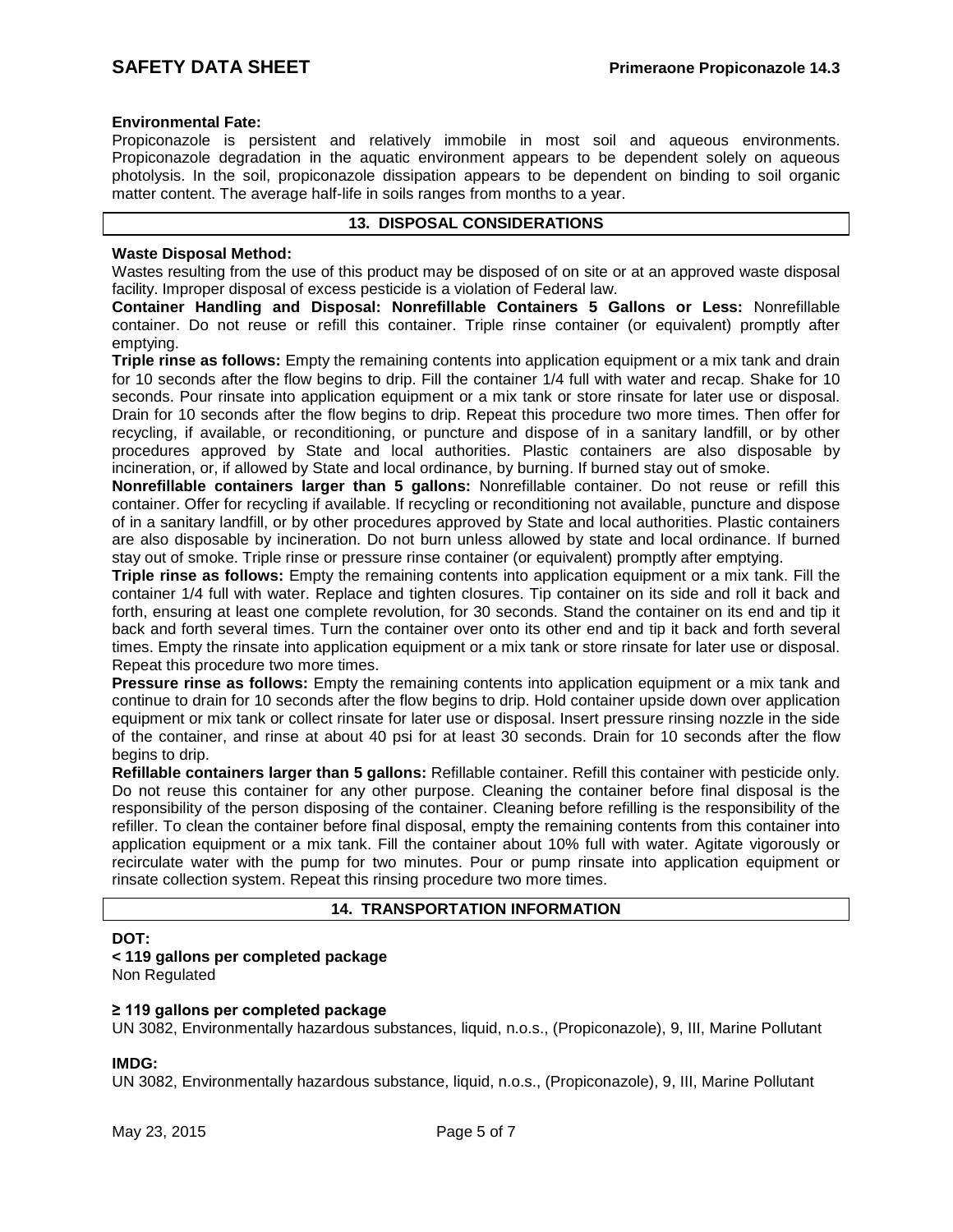### **IATA:**

UN 3082, Environmentally hazardous substance, liquid, n.o.s., (Propiconazole), 9, III, Marine Pollutant

# **15. REGULATORY INFORMATION**

#### **EPA FIFRA INFORMATION**

This chemical is a pesticide product registered by the United States Environmental Protection Agency and is subject to certain labeling requirements under federal pesticide law. These requirements differ from the classification criteria and hazard information required for safety data sheets (SDS), and for workplace labels of non-pesticide chemicals. The hazard information required on the pesticide label is reproduced below. The pesticide label also includes other important information, including directions for use.

WARNING. Causes substantial but temporary eye injury. Do not get in eyes or on clothing. Harmful if swallowed, inhaled, or absorbed through skin. Avoid contact with eyes, skin or clothing. Avoid breathing vapor or spray mist. Wear goggles or face shield. Wear rubber gloves and a long sleeve shirt when mixing, handling and/or applying the product. Wash thoroughly with soap and water after handling and before eating, drinking, chewing gum or using tobacco. Remove and wash contaminated clothing before reuse.

#### **U.S. FEDERAL REGULATIONS**

**TSCA Inventory:** This product is exempted from TSCA because it is solely for FIFRA regulated use.

SARA Hazard Notification/Reporting:

**Hazard Categories Under Criteria of SARA Title III Rules (40 CFR Part 370):** Acute Health

# **Section 313 Toxic Chemical(s):**

Propiconazole (60207-90-1) 14-15%

**Reportable Quantity (RQ) under U.S. CERCLA:** None

#### **RCRA Waste Code:**

Under RCRA, it is the responsibility of the product user to determine at the time of disposal, whether a material containing the product or derived from the product should be classified as a hazardous waste.

#### **State Information:**

Other state regulations may apply. Check individual state requirements.

**California Proposition 65:** Not Listed.

# **16. OTHER INFORMATION**

**National Fire Protection Association (NFPA) Hazard Rating: Rating for this product: Health:** 2 **Flammability:** 1 **Reactivity:** 0 Hazards Scale:  $0 =$  Minimal  $1 =$  Slight  $2 =$  Moderate  $3 =$  Serious  $4 =$  Severe

This Safety Data Sheet (SDS) serves different purposes than and DOES NOT REPLACE OR MODIFY THE EPA-ACCEPTED PRODUCT LABELING (attached to and accompanying the product container). This SDS provides important health, safety and environmental information for employers, employees, emergency responders and others handling large quantities of the product in activities generally other than product use, while the labeling provides that information specifically for product use in the ordinary course.